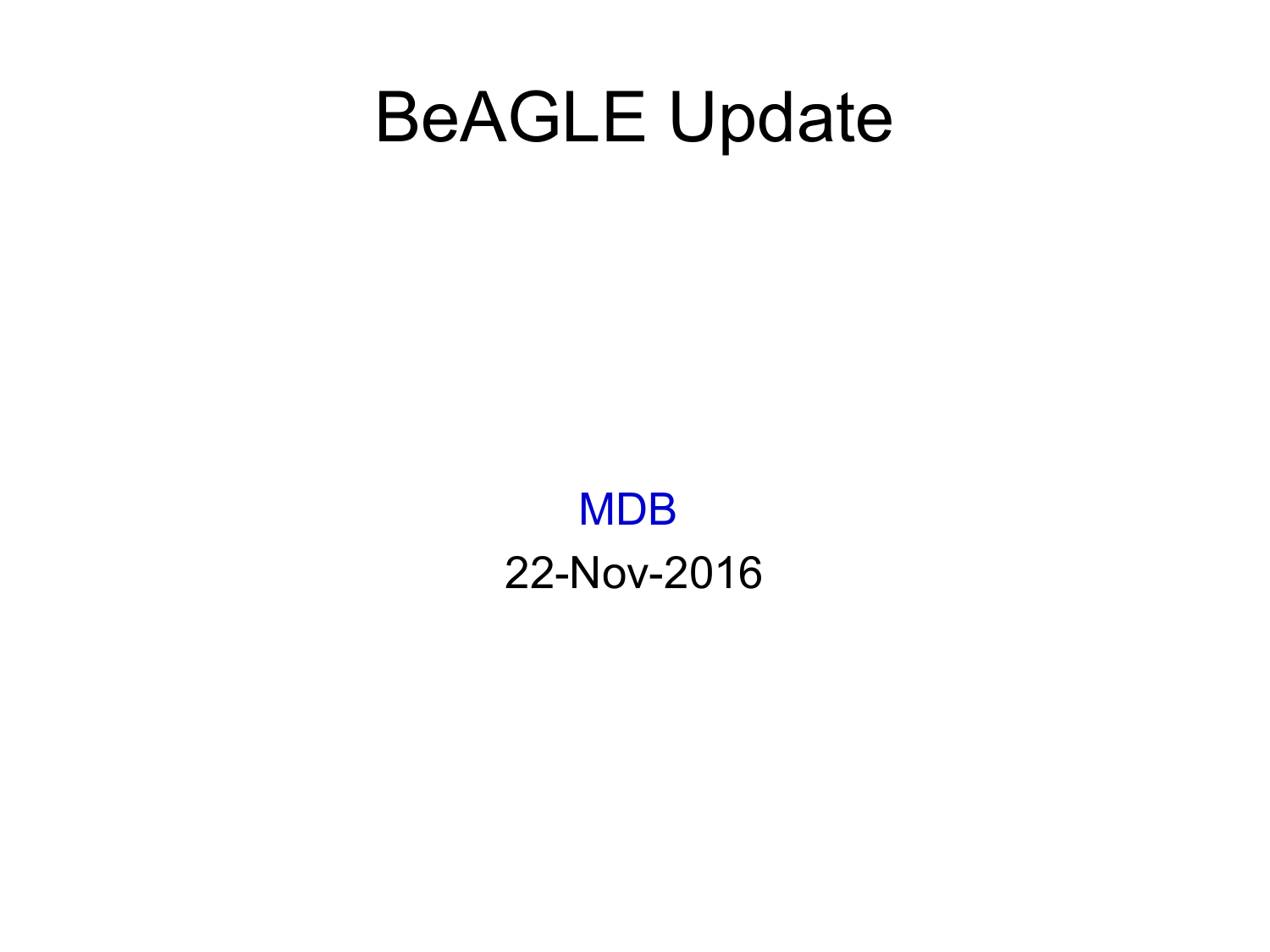### Three major pieces – Consistency!

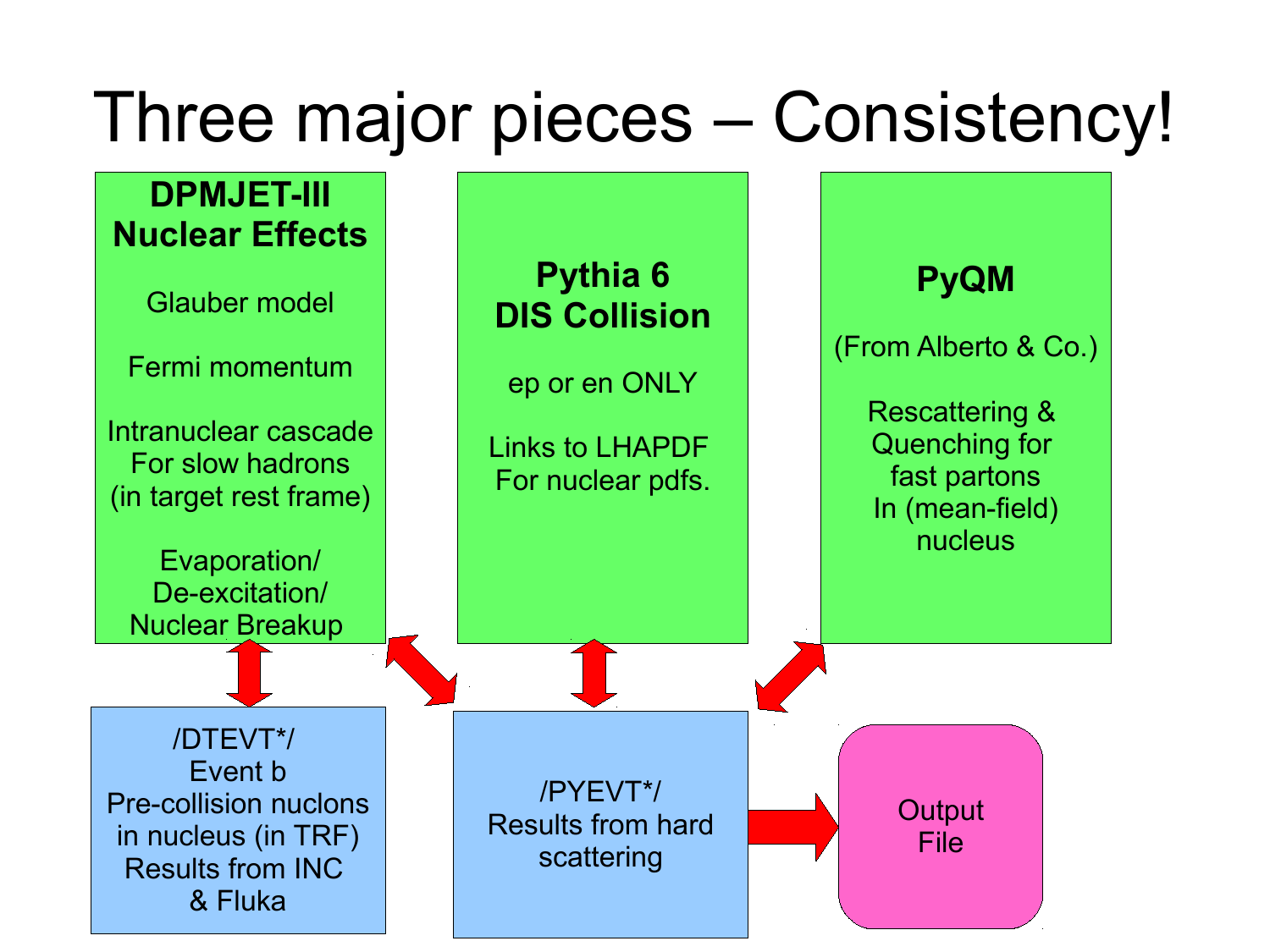### New issue for an eA collider!

What is the momentum of the nucleon in a nucleus in the lab frame? What is the mass of the proton inside the nucleus? Model dependent. DPMJET & Pythia assume nucleons on-mass-shell.

### n p p n n p n p p n n p n n n p n M<sub>p</sub>=1.0073 amu M<sub>ո</sub>=1.0087 amu  $M_{\text{av}}$ =197 x 0.99983 amu, 1amu=0.931494GeV pzAu=197 x **40 GeV/c**  $\gamma \beta = p_z/M = 42.9491$  $p_z(p) = \gamma \beta M_p$  = **40.299 GeV/c**  $p_z(n) = \gamma \beta M_p$  = **40.355 GeV/c NOT 40 GeV! Target Rest Frame Laboratory Frame**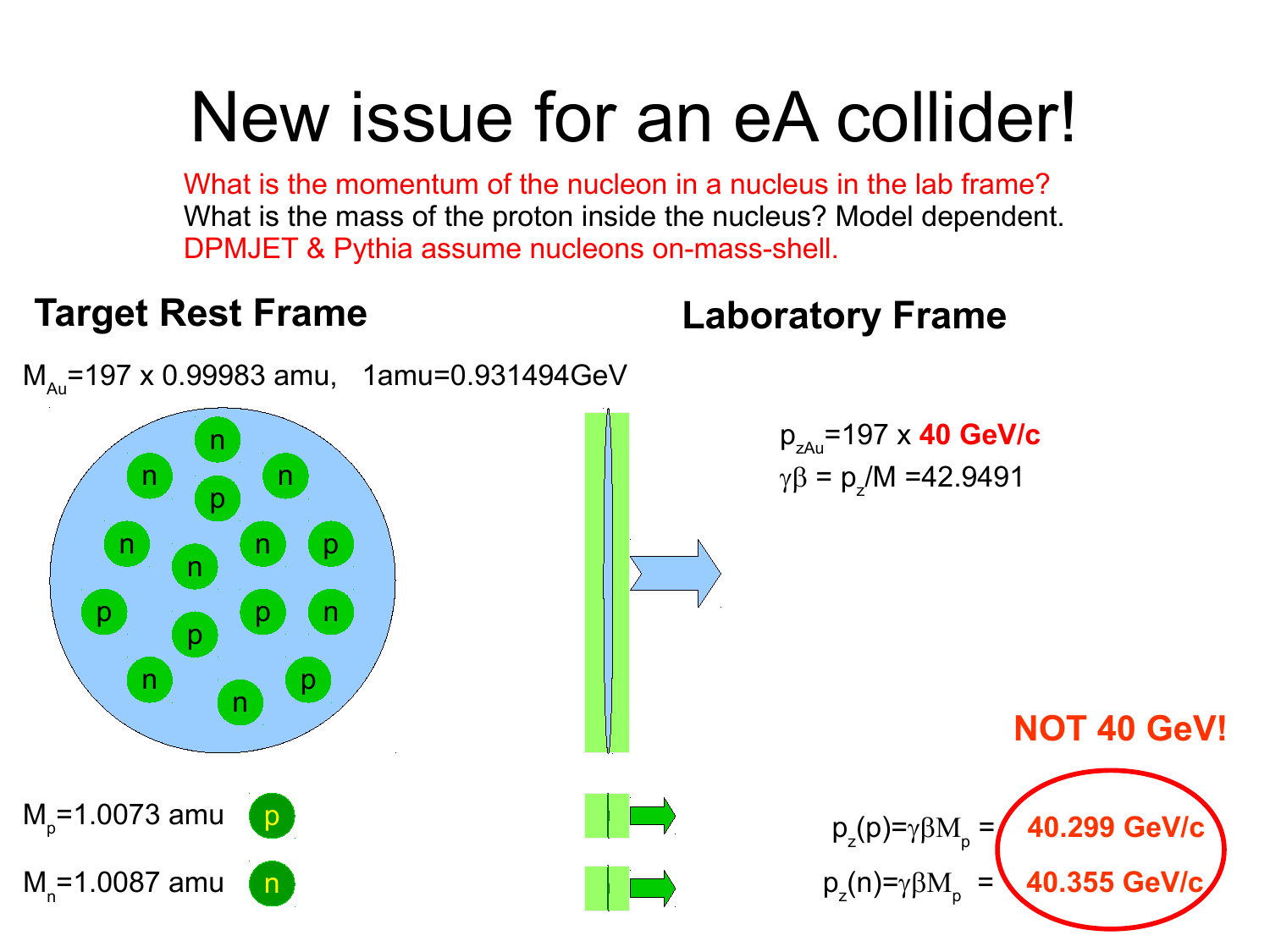# Recent changes to BeAGLE (also w/ Liang)

- Made Pythia consistent with DPMJET
	- Main collision is not ALWAYS ep, often en!
	- Nucleon and nucleus have same velocity (rapidity) in the laboratory frame. NOT same p/nucleon!
	- Remaining issue for later: Fermi-momentum ignored for struck nucleon.
- Made PyQM consistent with DPMJET
	- Use same position in nucleus for both
	- Use same rotational orientation (z along  $\gamma^*$ ) for both
	- Remaining issue: Recoil momentum to nucleus.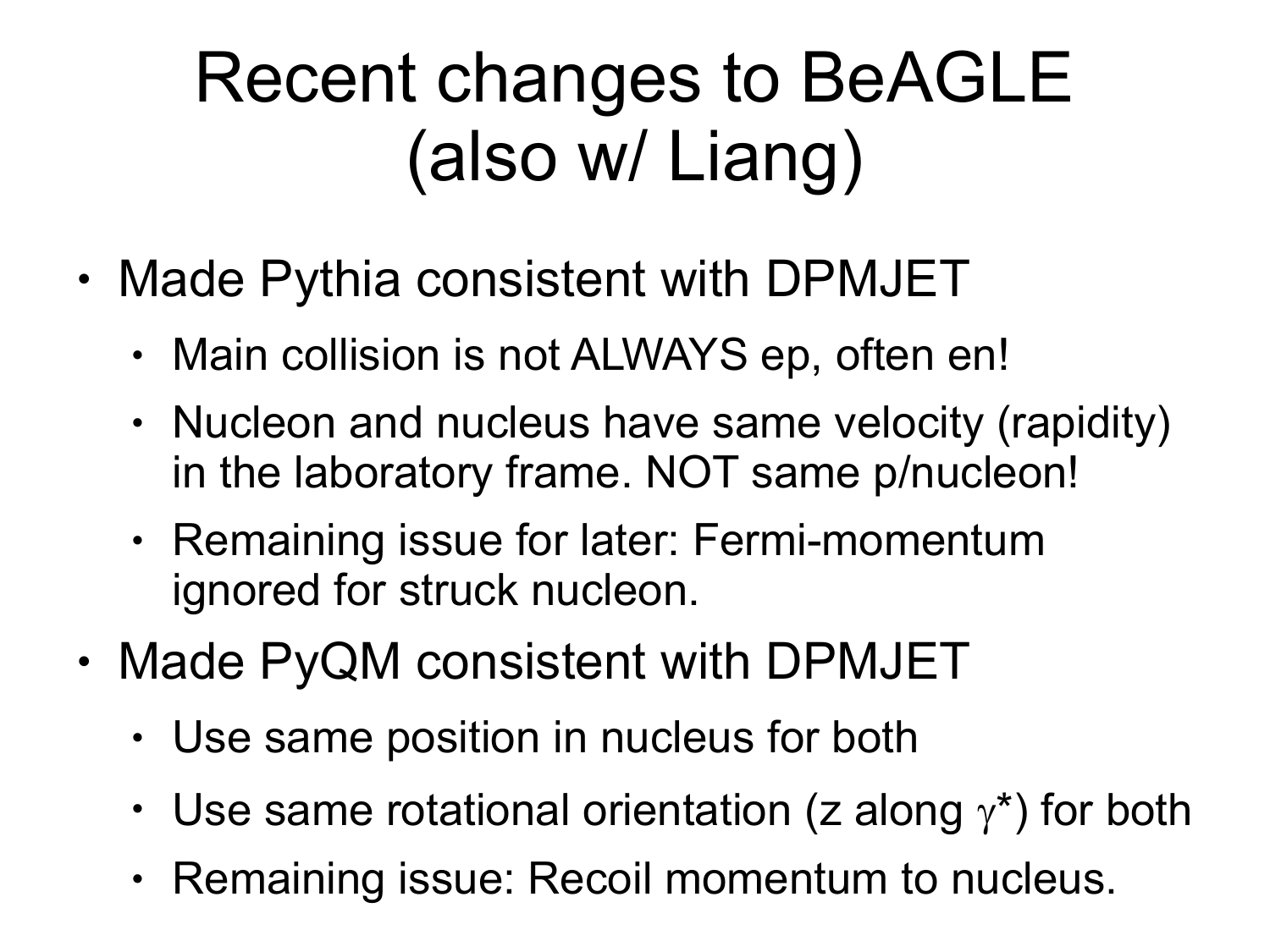# Ongoing changes to BeAGLE

- Started removing (commenting out) unused parts of DPMJET
	- Unused collisions:  $pp$ ,  $pA$ ,  $AA$ ,  $vA$  etc.
	- Note: if we need them, just use DPMJET3 directly.
	- $\cdot$  Don't try to support all possible functionality.
- Actual rename & cleanup
	- $\cdot$  Fixed bug where you could only run in the main directory!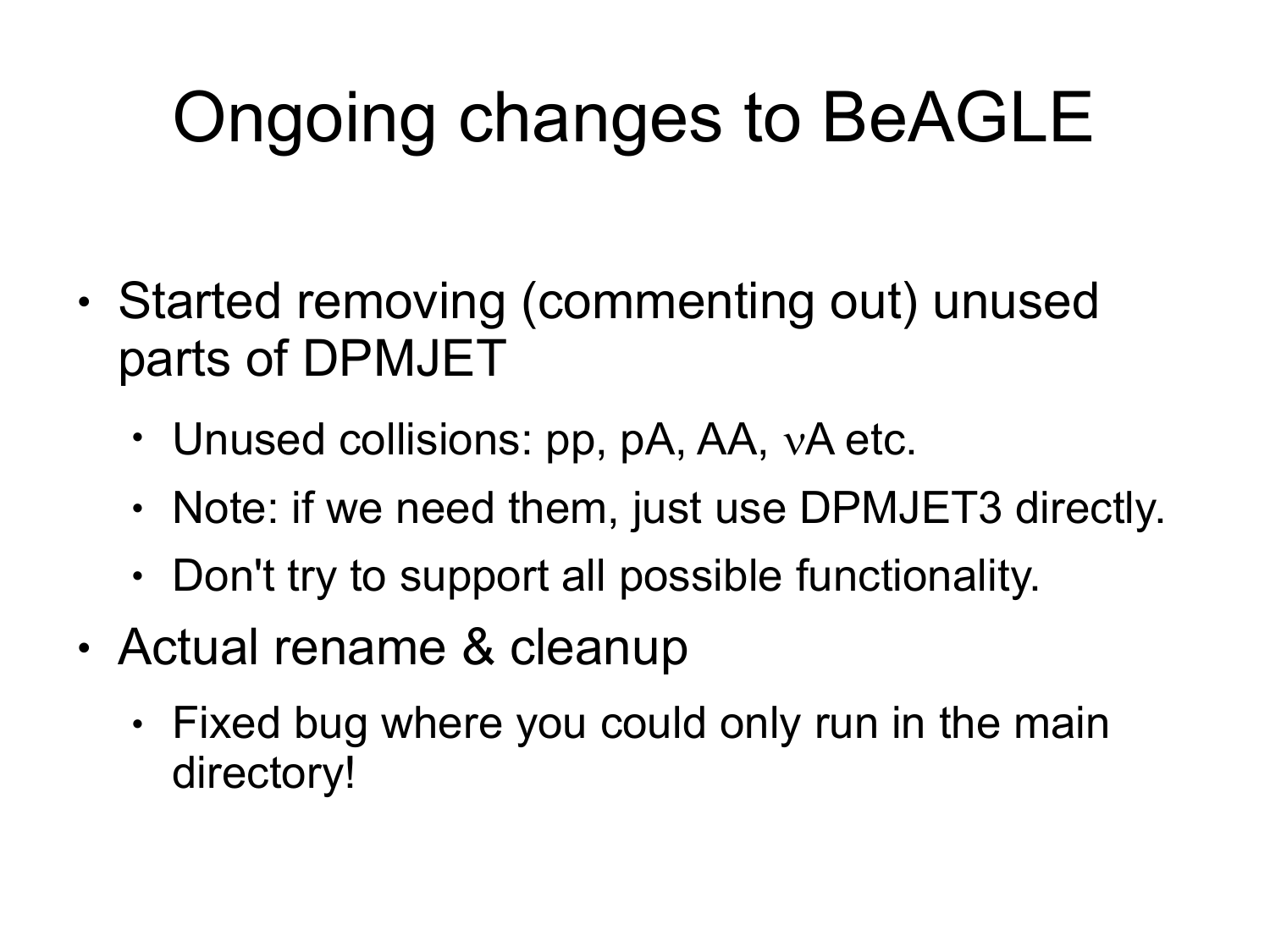# Installation at JLAB

- I now have a JLAB lab-wide computer account.
- What actual computers should I use?
- Will I need a specific user account there?
- Should I get a JLAB email account?
- Where should I install BeAGLE?
- Where should Liang install Sartre?